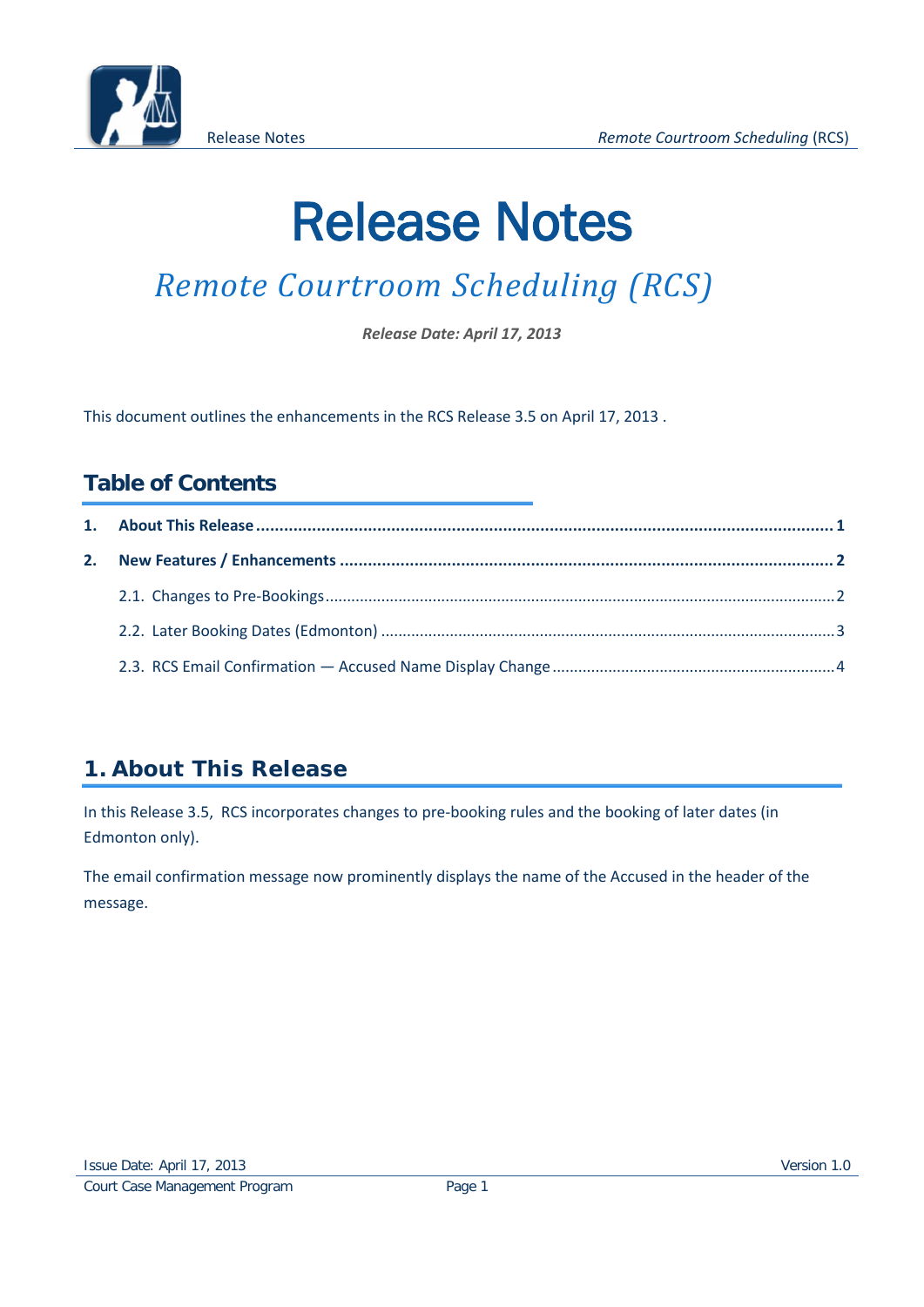

#### <span id="page-1-0"></span>**2. New Features / Enhancements**

<span id="page-1-1"></span>

|                    | 2.1. Changes to Pre-Bookings                                                                                                                                                                                                                                                                                                                                                                                                                                                                      |
|--------------------|---------------------------------------------------------------------------------------------------------------------------------------------------------------------------------------------------------------------------------------------------------------------------------------------------------------------------------------------------------------------------------------------------------------------------------------------------------------------------------------------------|
| <b>Description</b> | Matters can now be booked in RCS until 3:30 p.m. on the business day before the next<br>scheduled court appearance and the next scheduled court appearance is cancelled.                                                                                                                                                                                                                                                                                                                          |
|                    | Matters booked between 3:30 p.m. on the business day before and 8:00 a.m. on the day of<br>the next court appearance are "pre-bookings" that require counsel to appear at the original<br>next scheduled court appearance to confirm the booking.                                                                                                                                                                                                                                                 |
| <b>Details</b>     | When a matter is a "pre-booking", counsel must confirm attendance at the original next<br>scheduled court appearance on the Confirmation screen.                                                                                                                                                                                                                                                                                                                                                  |
|                    | Confirmation<br>The next court appearance for any of the selected files/accused for this booking have a next<br>appearance within the minimum time period required. Counsel/Accused is still required to appear at<br>the next court date indicated for these files/accused to confirm this booking. Crown attendance is<br>required to confirm date if next date is not located at the Case Management Office.                                                                                   |
|                    | The email Booking Confirmation reaffirms counsel's obligation to attend at the original next<br>scheduled court appearance to confirm the booking.                                                                                                                                                                                                                                                                                                                                                |
|                    | <b>From: JUST Operations</b><br>Sent: Tuesday, April 16, 2013 7:56 AM<br>To: Jessica Nedohin<br>Cc: Jessica Nedohin; Jessica Nedohin<br>Subject: [TEST Environment] RCS Pre-Booking Confirmation #1<br>2 Calgary Provincial Criminal<br>ALBERT                                                                                                                                                                                                                                                    |
|                    | The next court appearance for any of the selected files/accused for this booking have a next appearance within<br>the minimum time period required. Counsel/Accused is still required to appear at the next court date indicated<br>for these files/accused to confirm this booking. Crown attendance is required to confirm date if next date is not<br>located at the Case Management Office.<br>Please be advised that the following matter(s) has/have been scheduled for hearing as follows: |
|                    | <b>Docket Files</b>                                                                                                                                                                                                                                                                                                                                                                                                                                                                               |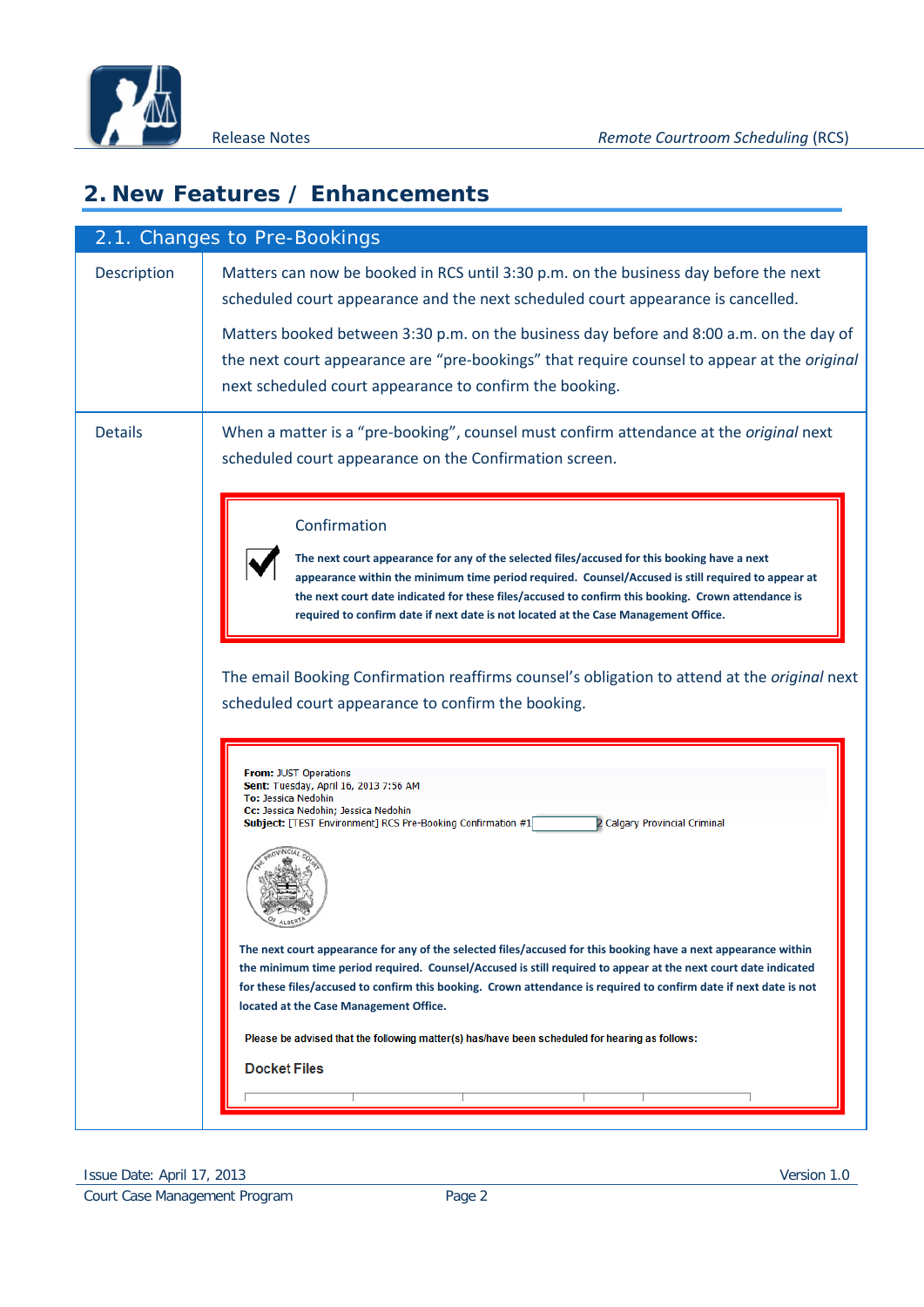

<span id="page-2-0"></span>

| 2.2.           | Later Booking Dates (Edmonton)                                                                                                                                                                                                                                                                |                                                                                                                                                                                                                                            |  |  |
|----------------|-----------------------------------------------------------------------------------------------------------------------------------------------------------------------------------------------------------------------------------------------------------------------------------------------|--------------------------------------------------------------------------------------------------------------------------------------------------------------------------------------------------------------------------------------------|--|--|
| Description    | RCS offers later booking dates where available (at this time, this option is only available in<br>Edmonton). Booking later dates is subject to approval of a Provincial Court Judge and<br>counsel must attend at the <i>original</i> next scheduled court appearance to confirm the booking. |                                                                                                                                                                                                                                            |  |  |
| <b>Details</b> | required when later date bookings are selected.                                                                                                                                                                                                                                               | The Booking Summary and the Booking Confirmation reaffirm that approval of the Court is                                                                                                                                                    |  |  |
|                | <b>Booking (s) / Booking Confirmation</b>                                                                                                                                                                                                                                                     |                                                                                                                                                                                                                                            |  |  |
|                |                                                                                                                                                                                                                                                                                               | This later date has to be approved by a Provincial Court Judge.                                                                                                                                                                            |  |  |
|                | Date (YYYY/MM/DD)                                                                                                                                                                                                                                                                             | 2013/04/17                                                                                                                                                                                                                                 |  |  |
|                | <b>Start Time</b>                                                                                                                                                                                                                                                                             | <b>AM</b>                                                                                                                                                                                                                                  |  |  |
|                | Amount of Time Requested                                                                                                                                                                                                                                                                      | $2$ Day(s)                                                                                                                                                                                                                                 |  |  |
|                | <b>Court Location</b>                                                                                                                                                                                                                                                                         | <b>Provincial Court</b>                                                                                                                                                                                                                    |  |  |
|                | <b>NOTE</b>                                                                                                                                                                                                                                                                                   | Selected date exceeds maximum date range allowed for Remote Courtroom<br>Scheduling, and therefore MUST be approved by a Provincial Court Judge on the<br>next court appearance indicated for these files/accused to confirm this booking. |  |  |
|                | Courtroom                                                                                                                                                                                                                                                                                     | <b>TBD</b>                                                                                                                                                                                                                                 |  |  |
|                |                                                                                                                                                                                                                                                                                               |                                                                                                                                                                                                                                            |  |  |
|                |                                                                                                                                                                                                                                                                                               |                                                                                                                                                                                                                                            |  |  |
|                |                                                                                                                                                                                                                                                                                               |                                                                                                                                                                                                                                            |  |  |
|                |                                                                                                                                                                                                                                                                                               |                                                                                                                                                                                                                                            |  |  |
|                |                                                                                                                                                                                                                                                                                               |                                                                                                                                                                                                                                            |  |  |